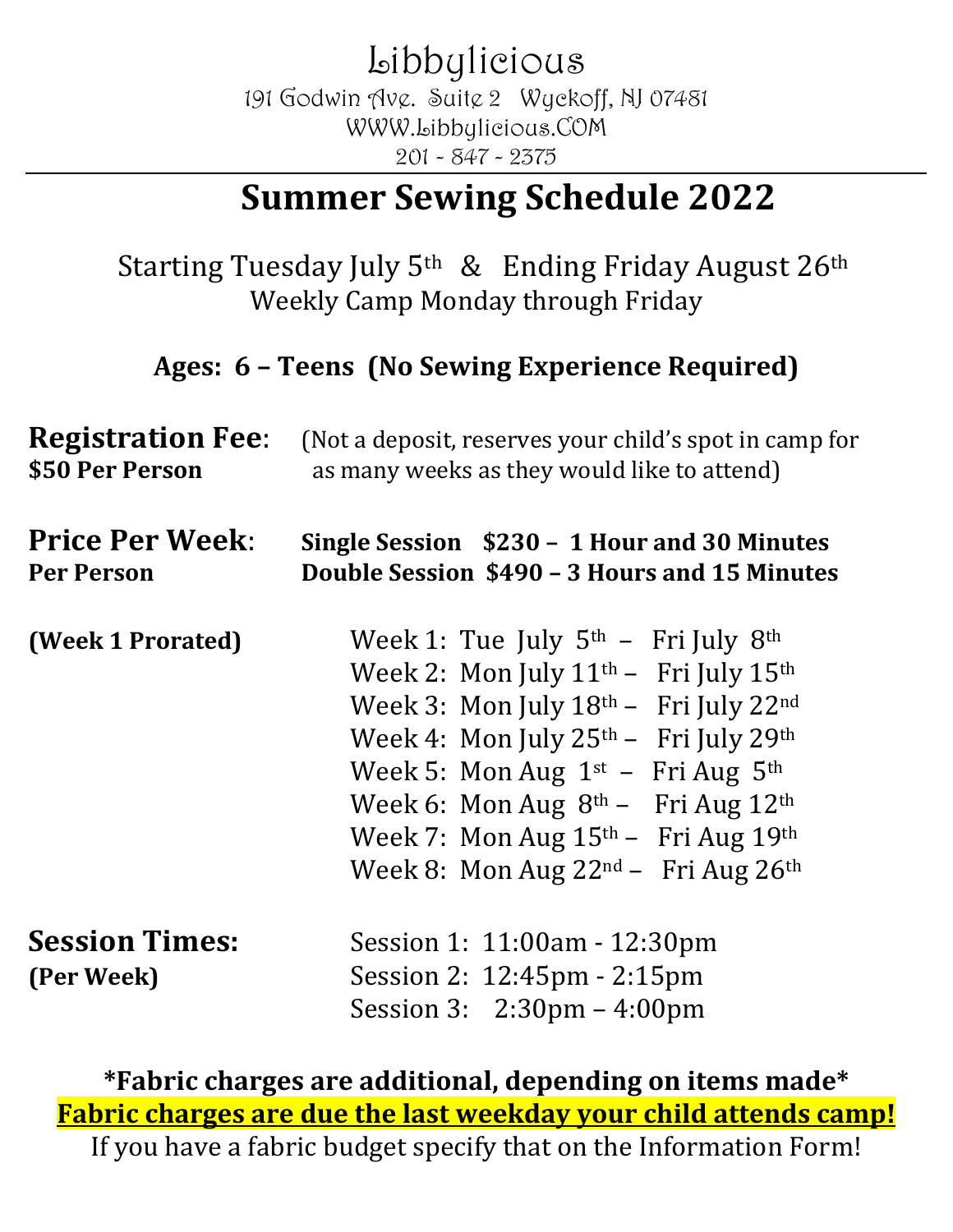### **HOW TO SIGN UP FOR SEWING CAMP:**

- **Step 1:** Choose the week(s) & time(s) your child/children would like to attend Sewing Camp.
- **Step 2:** Contact Miss Libby via Email, Text, or Phone to confirm availability for your requested camp week(s) and  $time(s)$ .  **\*** Email or Text is preferred\*
- **Step 3:** Print and Fill Out the Information Forms
- **Step 4: Mail Total Payment and Filled Out Information Forms to:** Libbylicious 191 Godwin Ave. Suite 2 Wyckoff NJ 07481 **(Total Payment Includes: Registration Fee Plus Payment for All Camp Weeks.)** ONLY Checks Accepted! Checks payable to: Libbylicious LLC. No Credit Cards etc..

## **IMPORTANT SAFETY REGULATIONS:**

- \* Pick up & Drop off Only, in **Back Entrance!!** Parents must wait outside.
- \* Temperatures are checked before entering the building. Parents/drivers are required to wait for temperature checks to be completed. Anyone with a temperature will be sent home immediately.
- \* All participants are required to wear a face mask.
- \* Hands must be washed upon entering and before leaving the facility.
- \* One participant per table and proper spacing will be enforced.
- \* Bring your own snack and drink!!

### \* The 15 minutes in between sessions are for cleaning purposes!! **No one can enter the facility prior to the start time of their session!!**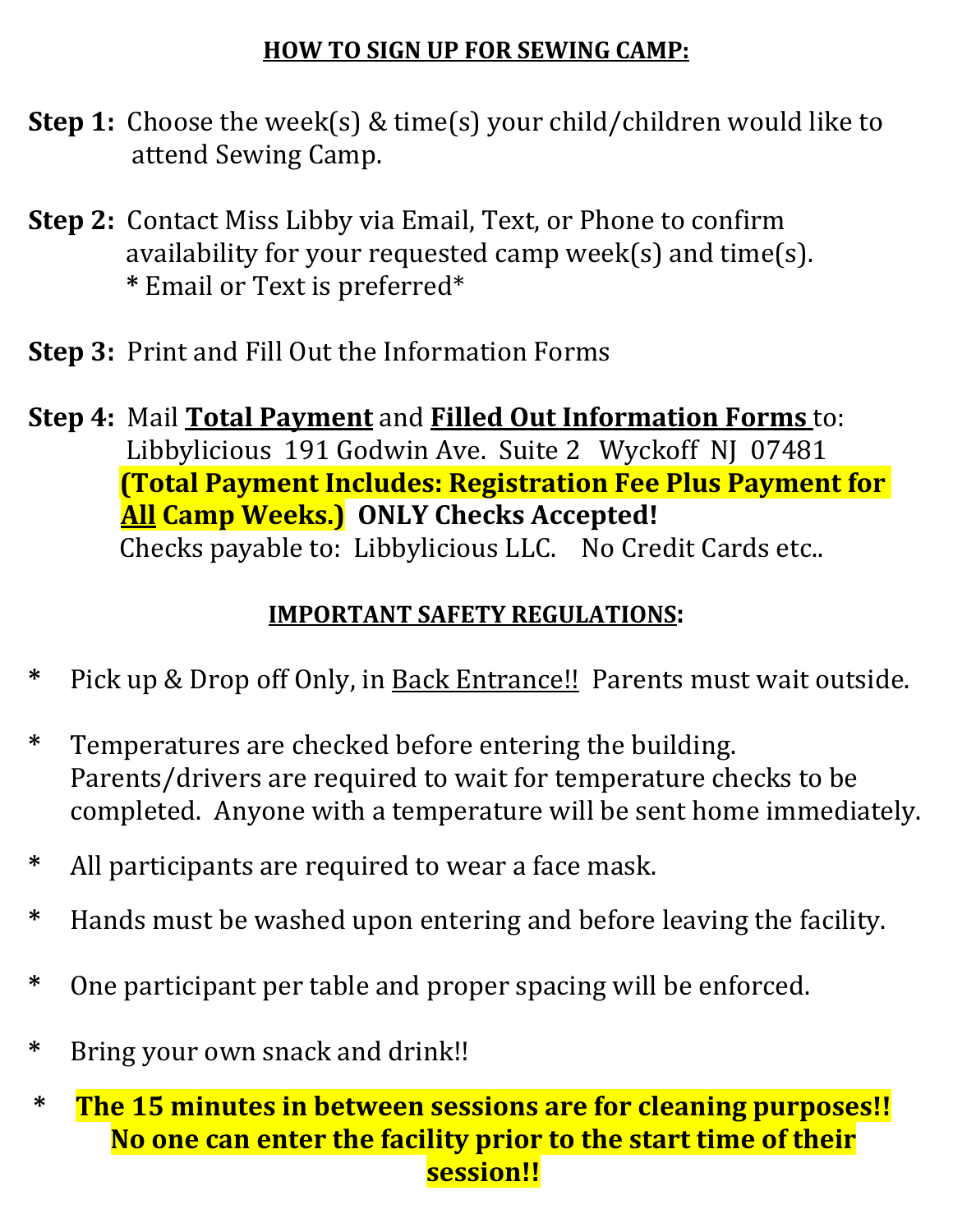# **Information Forms**

| Email: <u>Commission Commission Commission Commission Commission Commission Commission Commission Commission Commission</u>                                                                                                                                |  |
|------------------------------------------------------------------------------------------------------------------------------------------------------------------------------------------------------------------------------------------------------------|--|
| <b>Emergency Contact</b><br>Name/Phone: Mame and Manual Assembly and Manual Assembly and Manual Assembly and Manual Assembly and Manual Assembly and Manual Assembly and Manual Assembly and Manual Assembly and Manual Assembly and Manual Assembly and M |  |

Please list any health concerns, allergies, special needs, disabilities, or any behavior/condition we need to be aware of, to ensure optimal instruction:

#### Fill in the week(s) your child/children will be attending camp below. **Include the exact Dates and Times per week!**

Registration Fee: \$50 Per Person 

Camp Week(s): Single Session \$230 Per Person OR Double Session \$490 Per Person \*\* Week One Prorated: Single Session \$184 OR Double Session \$398 Per Person\*\*

| Week: | Time: | Price: |
|-------|-------|--------|
| Week: | Time: | Price: |
| Week: | Time: | Price: |
| Week: | Time: | Price: |
| Week: | Time: | Price: |
| Week: | Time: | Price: |

Registration Fee(s)  $+$  Week(s)  $=$  Total Amount: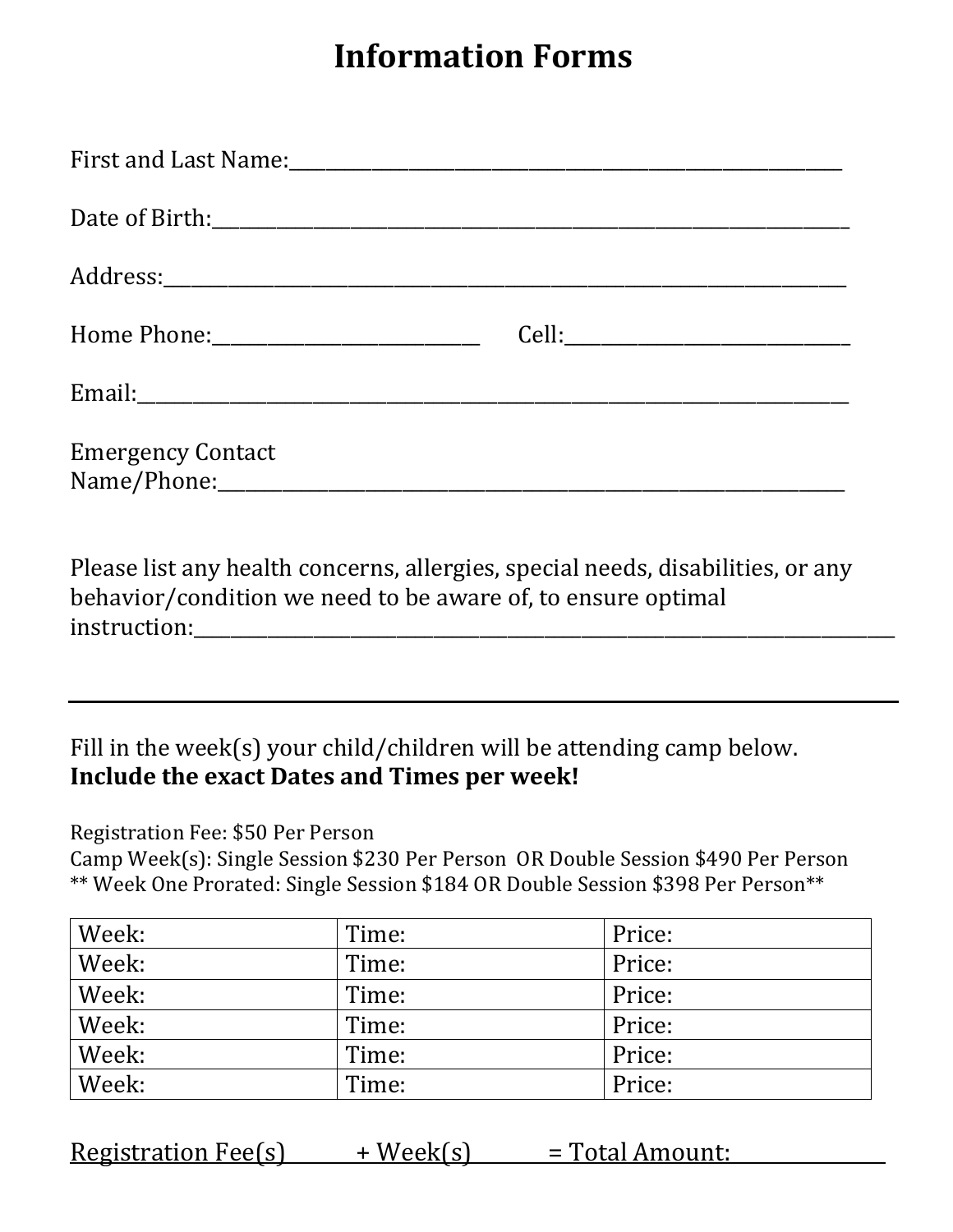## **Libbylicious Policies**

Notify Miss Libby via phone, text, or email, At Least Two Weeks in advance (prior to the date attending) to reschedule a camp week. Cancelations received less than two weeks in advance, will not be able to reschedule.

Not showing up for camp forfeits the option to reschedule. Full week attendance required! No exceptions for missed days!

Confirm dates before contacting Miss Libby! Due to the Covid- 19 situation, there are NO Refunds or Credits!

 $\blacktriangle$  Please refrain from sending your children to sewing if they are ill! For example, if they have or have recently had a fever, are coughing, are sneezing, etc...

It is important to facilitate in maintaining a healthy and clean environment, as well as, reduce the spread of germs and illness.

 $\blacktriangle$  Staff are Not Permitted to babysit Libbylicious customers. Do Not solicit staff for babysitting/transportation services.

Please sign below to acknowledge that you have Read, Understood, and Agree to **all Libbylicious Safety Regulations and Policies.**

\_\_\_\_\_\_\_\_\_\_\_\_\_\_\_\_\_\_\_\_\_\_\_\_\_\_\_\_\_\_\_\_\_\_\_\_\_\_\_\_\_\_\_\_\_\_\_\_\_\_\_\_\_\_\_\_\_\_\_\_\_\_\_\_\_\_\_\_\_\_\_\_\_\_\_\_\_\_\_\_\_\_\_\_\_\_\_\_\_\_\_\_\_\_\_\_\_\_\_\_\_\_\_\_\_\_\_\_\_\_\_\_\_\_\_\_\_\_

**Date**\_\_\_\_\_\_\_\_\_\_\_\_\_\_\_\_\_\_\_\_\_\_\_\_\_\_\_\_\_\_\_\_\_\_\_\_\_\_\_\_\_\_\_\_

Signature of Parent/Guardian:

Notes for Miss Libby (optional):